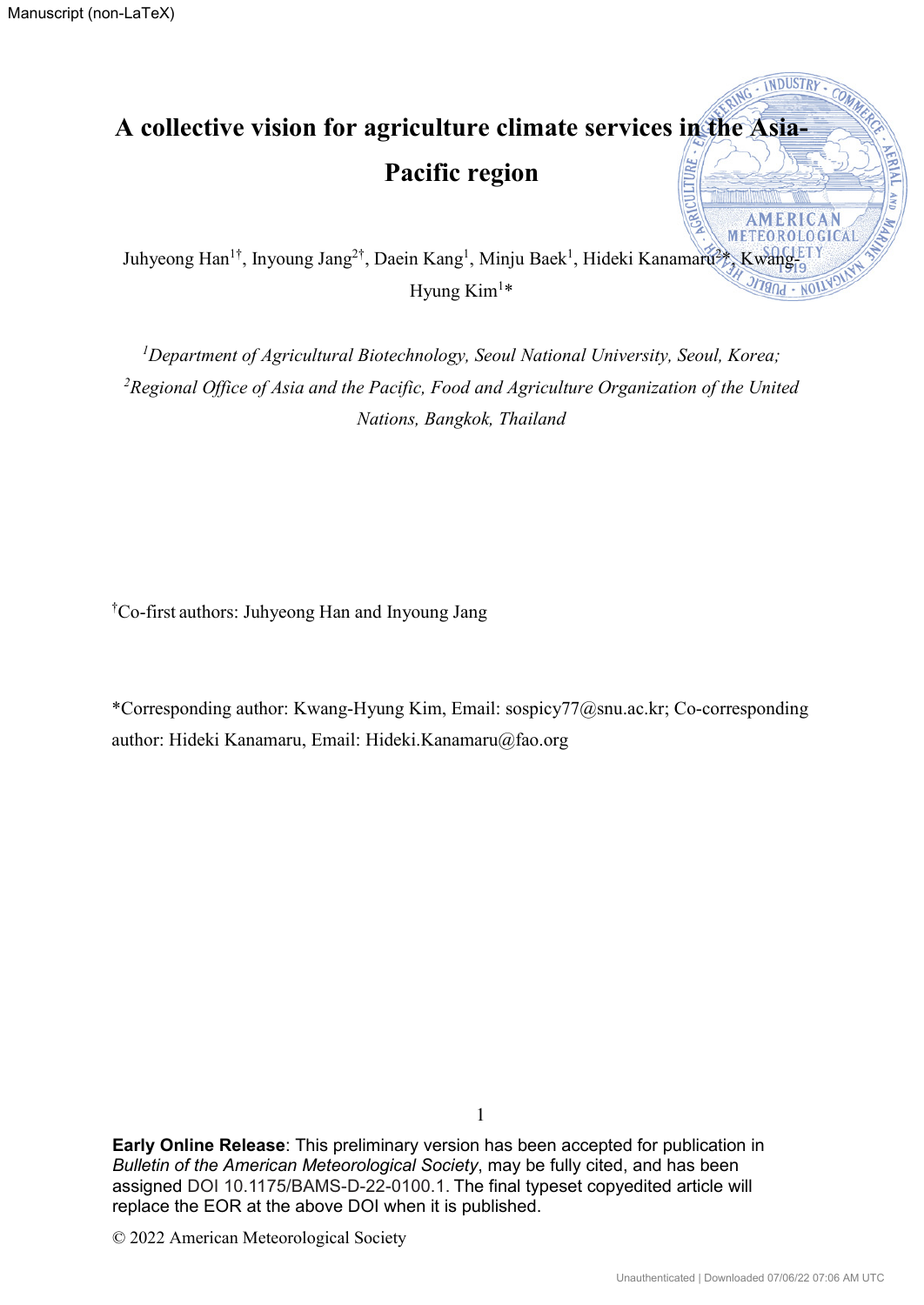# **FAO Asia-Pacific Agriculture Climate Service Week summary report**

**Who**: Around 270 participants from national agriculture, hydrological, and meteorological services, non-government organisations, private sector, and research institutions

**What**: Gathered to take stock of progress since the first Climate Services Week, explore and highlight innovations in climate services that support transformative agri-food systems, to promote knowledge exchange, collaboration, and partnerships, and to develop a collective vision for agriculture climate services in the Asia-Pacific region.

**When**: November  $30^{th} \sim$  December  $3^{rd}$ , and December  $7^{th}$ , 2021

**Where**: Online conference (via Zoom)

**Co-organizing institutions**: FAO, CGIAR, CCAFS, ICRISAT, SNU, WMO, and IFRC

The 2nd Asia-Pacific Agriculture Climate Services Week is a successive workshop to the 1st Asia-Pacific Agriculture Climate Services Week held in July, 2019. This conference convened many participants working in diverse sectors including agriculture, meteorology, hydrology, disaster risk management, and anticipatory action to promote knowledge exchange and crosssectoral cooperation. The Week explored opportunities and challenges at the local, national, and regional level as well as innovations across involved sectors. The outcome will facilitate development of the collective roadmap for agriculture climate services (ACS) in the region. The theme of each day consists of each section of this paper, and pivotal ideas among what was discussed are stated.

# ▪ **Evidence-based climate resilient agriculture planning and investments**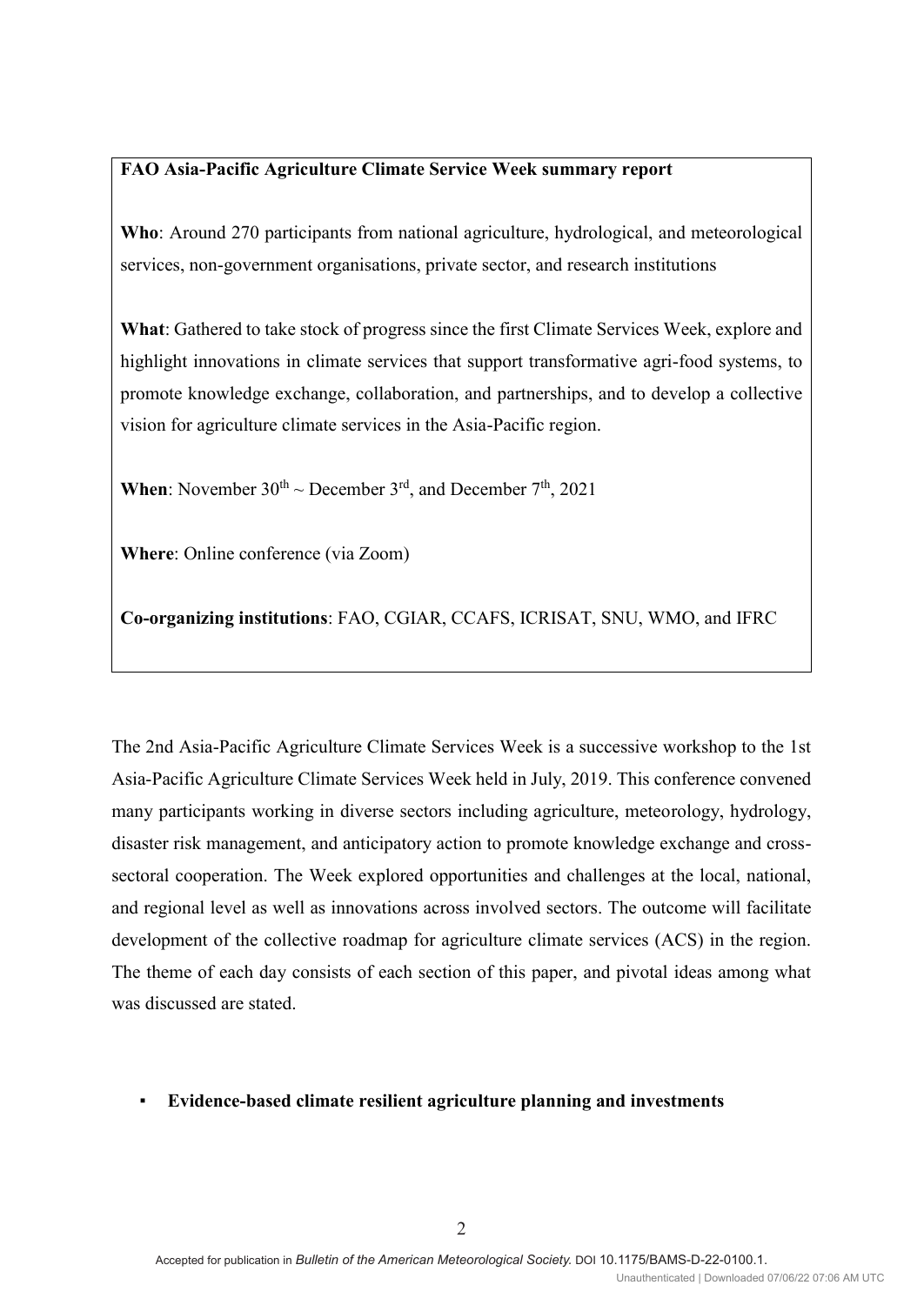Climate services are crucial for robust decision making and long-term investments for climate change adaptation. The uncertainty induced by climate change brought a paradigm shift in climate projection practices from a more deterministic (topdown) to project-based decision making (bottom-up), which allows quantification of the uncertainty thus allowing less-regret decision making. Adaptive management and robust decision-making in project design help manage climate risks and uncertainty. Furthermore, the importance of science-based climate information was highlighted as evidence for GCF project investments. Climate information needs to be clearly linked with climate mitigation and adaptation benefits of a project. High-resolution data collection and management would improve evidence-based foresight planning in the agriculture sector.

A couple of country examples of utilising climate services in long term planning were introduced to highlight challenges and opportunities. First, in the process of formulating the Long-Term Strategy for Carbon Neutrality (LTS4CN) in Cambodia using climate data, challenges included the collection and use of optimal climate data as evidence for long-term policy development in agriculture, as well as inter-ministerial collaboration. To address the issues, the next Nationally Determined Contribution (NDC) Expert Tool has supported the government with the planning, implementation, and evaluation of future climate policies. The forestry and other land use sector scenario was also introduced as a framework of long-term strategy building. Similarly, in Lao PDR, improving adaptive capacity in agriculture is the key long-term climate action strategy. It was highlighted that the scientific evidence-based approach can develop tailored adaptation actions. Combining adaptive capacity data and disaggregated livelihood zones can help policymakers in identifying geographical focus areas and appropriate interventions.

At the village level, blending scientific and technical expertise with local knowledge and a user-centred approach have been common suggestions to improve climate services. Tailoring climate services to farmers' needs by producing actionable information for specific locations was discussed to increase farmers' confidence in the services. However, upscaling from successful village-level pilot cases such as the Climate Smart Village case study in Telangana, India has been challenging due to the incoherence with the existing national climate change adaptation plans. There is a need to utilise climate data and information, such as climate hazards and impacts, to develop local-level long-term adaptation solutions as well as short-term planning. For instance,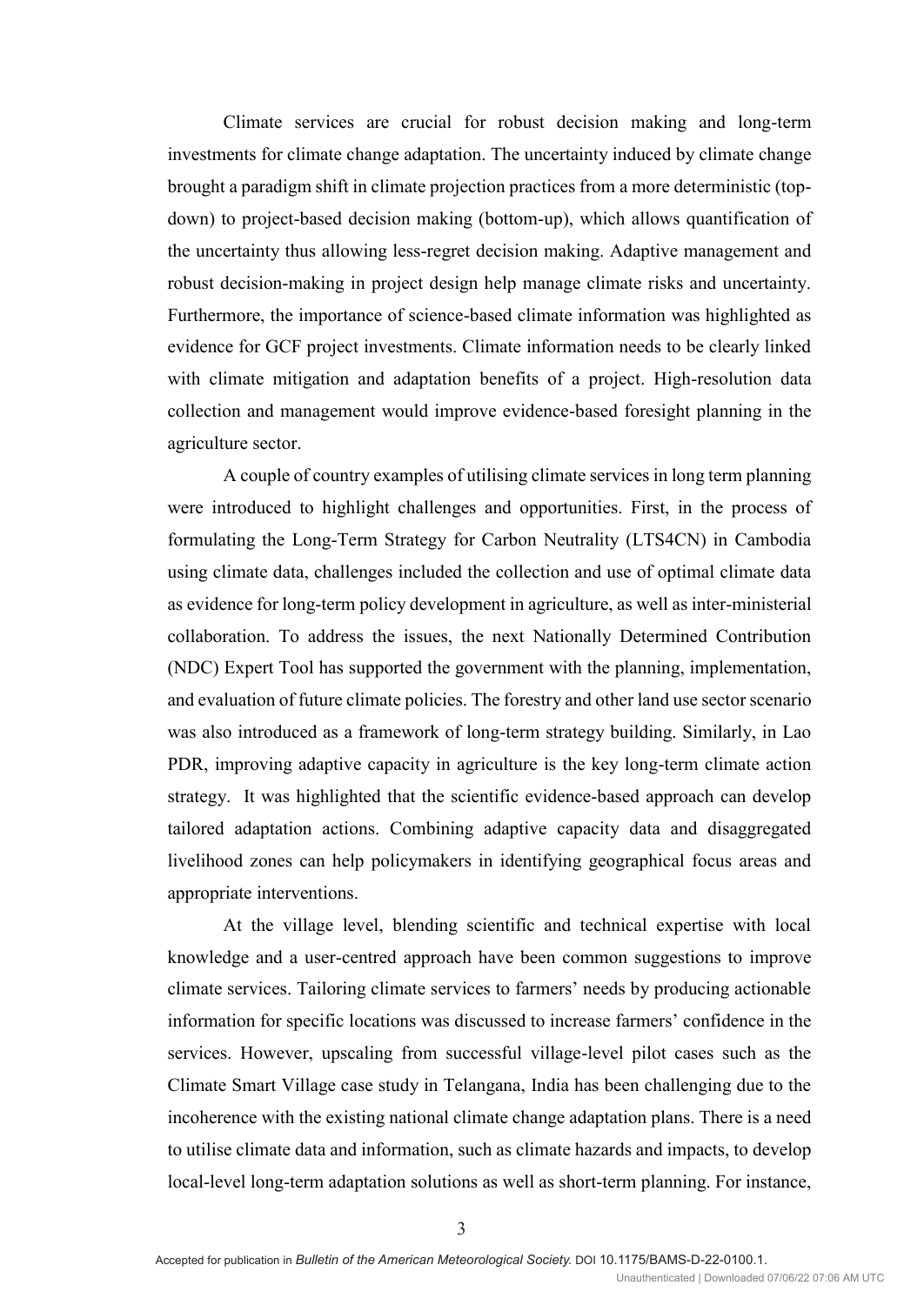the Strengthening Agro-climatic Monitoring and Information System (SAMIS) project and the Participatory Forest and Agriculture Land Use Planning tool help enhance the climate change adaptation capacity of Lao PDR and farmers' access to more tailored scientific information through the use of systematic foresight planning and village-level long term projections.

In conclusion, climate services are a powerful tool to support long-term decision-making on various spatial scales and increase the adaptive capacity of agrifood systems to climate change. However, direct uses of climate data in foresight planning for policies remain a critical challenge at multiple levels. It is necessary to understand the stochastic characteristics of different datasets from their inherent uncertainty, so as to support farmers, agriculture extension services, and supporting agencies to use the information wisely with less regret.

### ▪ **Agrometeorological services to address multiple hazards**

Agromet services are a decision aid service, derived from climate information, that assists agricultural stakeholders to make improved ex-ante decisions. Tailored climate information products in the agromet services can be used to improve and/or protect the livelihood of farmers in agricultural production by minimising the impacts of adverse weather. To enable scale-up and sustainable operation of agromet services, innovative business models and economic valuation are crucial. For example, AgroClimate combines various climate information with customised decision aid tools to provide agromet services for farmers. To overcome limited funding that hinders the sustainable operation, farmers and group subscription and web services to third parties are presented. Public-Private Partnership (PPP) was also suggested as an innovative solution. Working together with the government and NGOs through PPP can help reduce or waive service costs, increase accessibility, give more opportunities for education and training to farmers, financial and technical support from the private sectors.

Economic valuation of agromet services is becoming increasingly more important for agricultural decision-making and continued investments. A valuation framework is thus crucial to incorporate the forecast uncertainty and the potential value of climate forecast information. This can lead to increased adoption of the agromet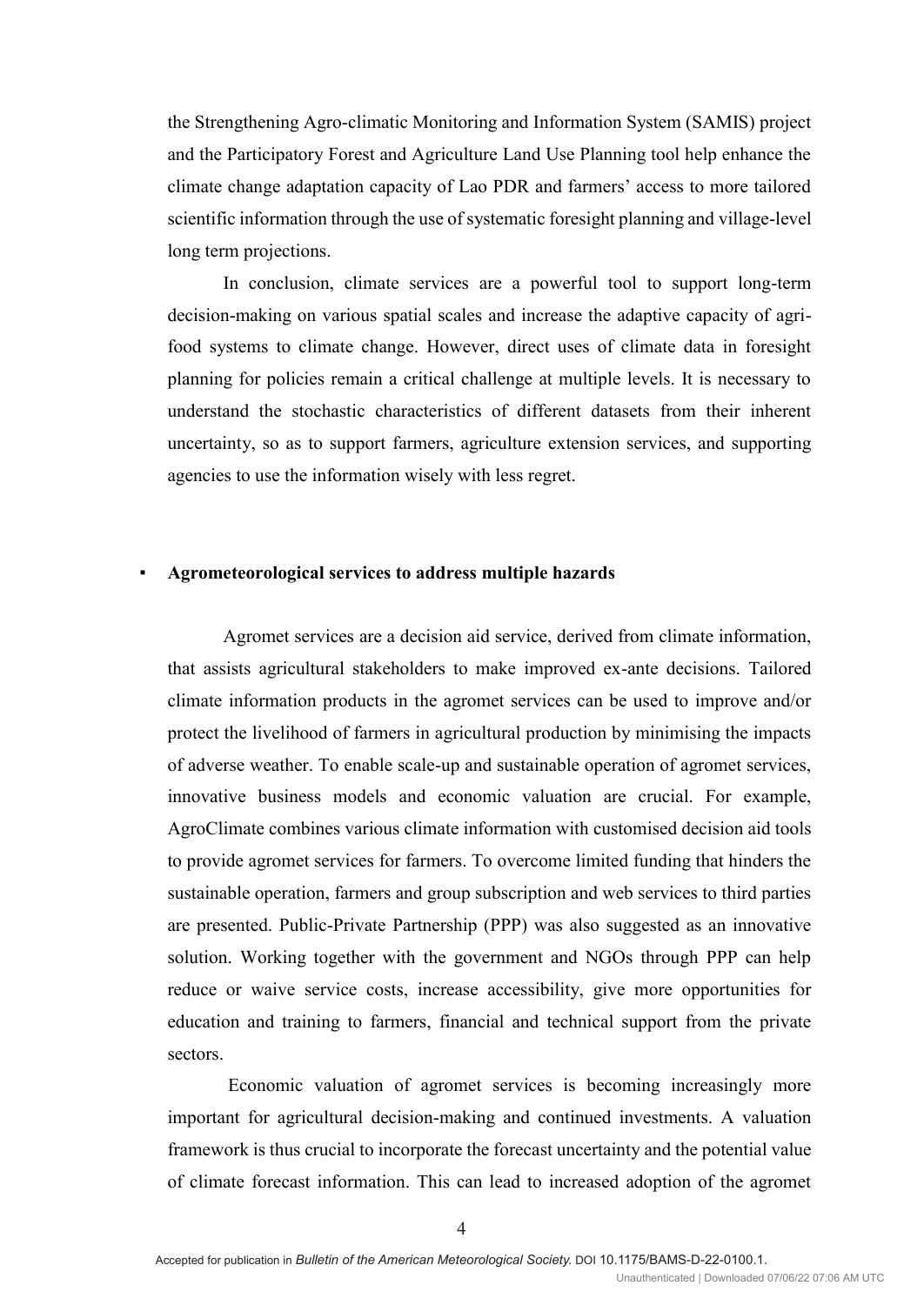services by farmers. In other words, economic valuation is an important tool to translate and deliver climate information to users. It can also help address usability gaps in agromet services. The case study of Bangladesh was presented as an example to share the finding that farmers are more willing to pay for the climate services when they are more actively engaged in the Farmers' Field School. Thus, tailor-made services and cocreation processes through two-way communication are needed to reduce the usability gaps and to inform the socio-economic value of agromet services.

In order to improve the dissemination of climate services to the last mile farmers and agri-food value chain actors in the region, several novel delivery mechanisms and key lessons learnt were explored. Firstly, co-production of tailored agromet advisories can help reduce gaps between services and actual demands, with the use of multiple accessible channels such as ICT tools and farmers' field schools. Secondly, it is important to engage the broader climate service value chain actors including producers, translators, and users to address last-mile challenges. However, there is still a weak collaboration among different institutions - agricultural, hydrological, and meteorological sectors and other local partners. To further improve delivery mechanisms, gaining farmers' trust in information is needed by aligning the information with their on-the-ground experiences and impacts, translating climate data into actionable information for farmers was recommended. Strong and purposeful bottom-up engagement using local language (e.g., through street plays) has proven to be highly effective for improving accessibility and connectivity to the last mile users.

# ▪ **Early warning system (EWS) and anticipatory action (AA) to transform the management of climate extremes/disasters**

Early warning systems and anticipatory action are an integral part of climate services. Technological advances in climate services have enabled us to better predict climate hazards and act early before disasters arrive. It was emphasised that EWS and AA should be integrated into disaster risk reduction, preparedness, investments, and policy decisions in climate action. AA approach helps better estimate climate impacts on agriculture, and helps identify efficient ways to lessen vulnerabilities.

A critical reflection on how far we have come with predicting climate crises and what we still need to achieve were discussed. Lack of historical data and limited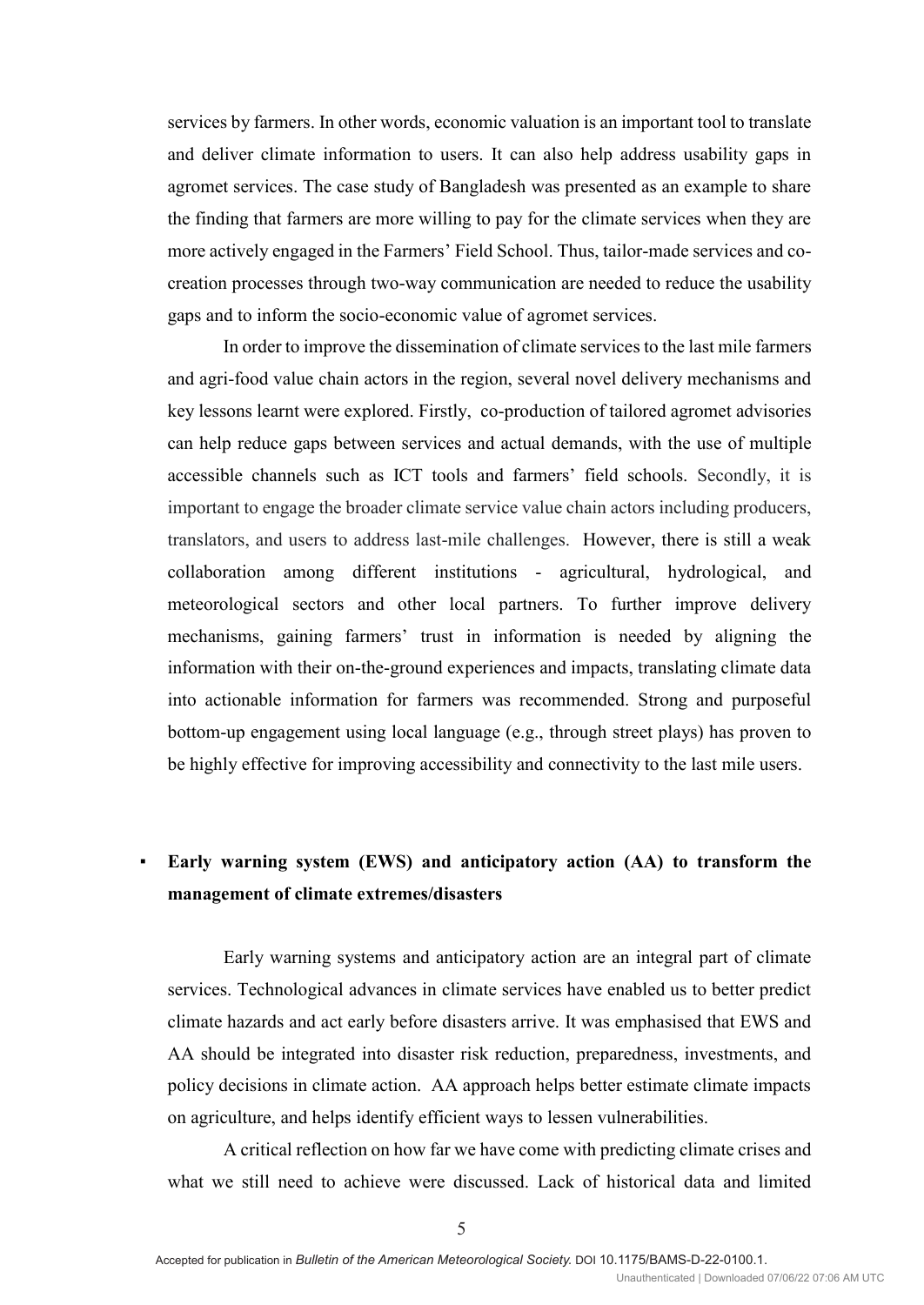forecast skills were commonly pointed out as major challenges. Contextualisation of EWS was recommended as the way forward. To do so, taking into account multiple layers of risk is important. For instance, EWSs need to consider complex interactions of risks in the case of Afghanistan, where conflict, food insecurity, and severe drought form a nexus of a complex emergency. Besides, more localised and downscaled forecast information is needed. Combining scientific forecasting models with the experiences of people can also help achieve contextualised EWS and AA. Engaging with users is thus crucial in order to understand what people want, why, and how they can act based on the forecast. This will help to design a more accurate trigger system and appropriate anticipatory actions. Several speakers further highlighted real-time and impact-based forecasting as a useful tool to monitor hazards and trigger timely anticipatory actions. In addition, establishing an ecosystem for risk management is needed to integrate vulnerability risk assessment, forward-looking impact analysis, climate change risk analysis, and identification of hotspots. Risk assessment from both hazard and vulnerability perspectives can better inform policymakers of risk areas and pressing needs.

In the second panel discussion, various meteorological and forecasting agencies shared good practices and innovations for the design and implementation of multihazard and impact-based EWSs. For instance, seasonal tropical cyclone outlooks are shared during the Pacific Islands Climate Outlook Forum (PICOF) that takes place twice a year to communicate the forecast information. Following the Forum, national met services inform key stakeholders about local impacts in the coming months. Similarly, ASEAN Climate Outlook Forum (ASEANCOF) also facilitates experts to share information and knowledge for the upcoming season with traceable, reproducible, and well-documented forecasting procedures. For improvement, more tailored early warning products and regular updates were suggested.

Further taking stock of the progress in early warning and forecasting technology, increased forecast timescales, better spatial resolution and lead times, increased use of ICT with GIS-based web portals, and information based analytics were highlighted. The role of satellite-based data to supplement ground-based data was also emphasised throughout the session. Improved decision support systems have not only allowed policymakers to pinpoint affected regions and decide what to do, but also let users and communities avoid hazards. Dissemination of early warning messages to the last mile was improved through mobile applications and social media through PPP.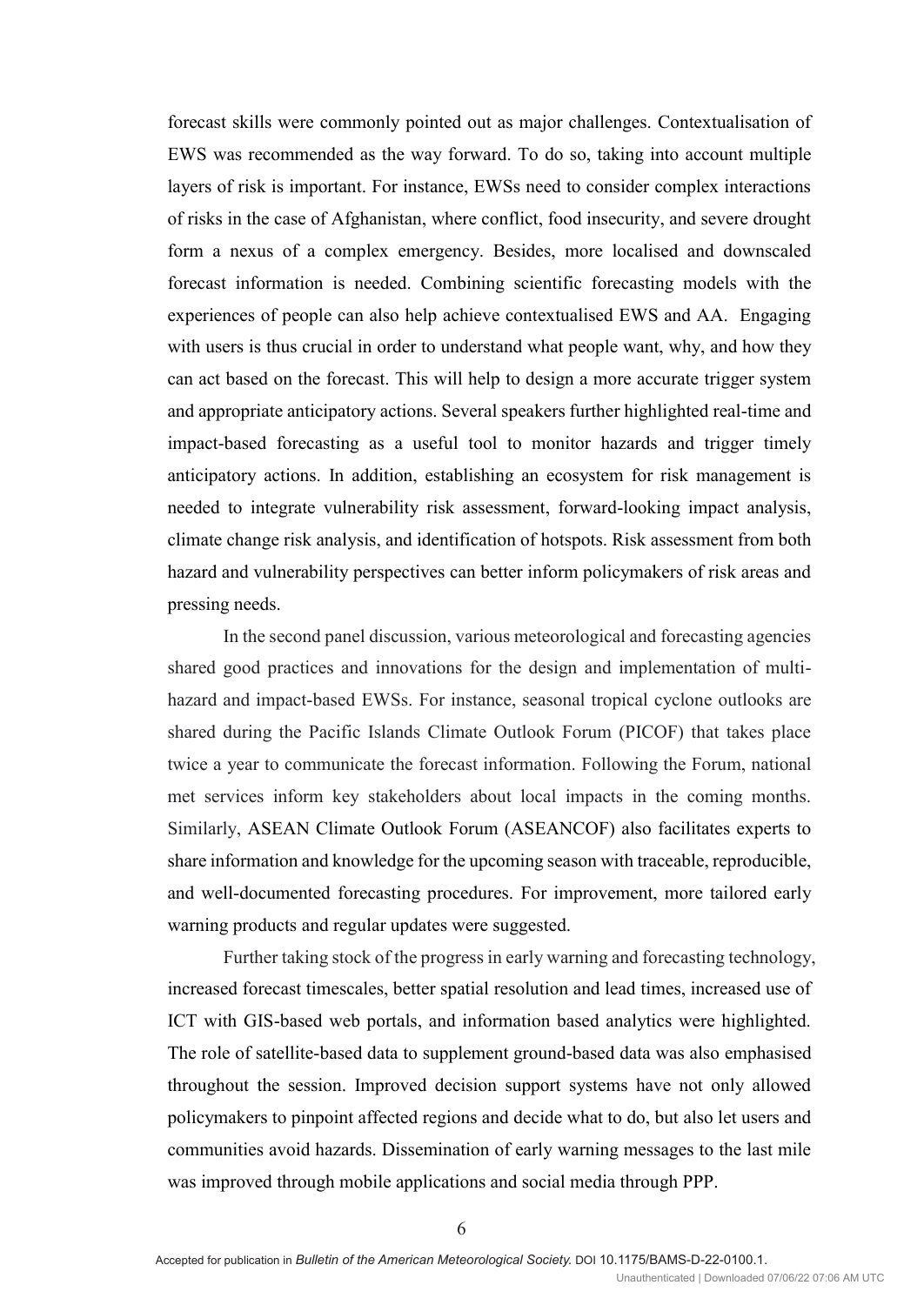On the other hand, despite advances in early warning and forecasting technology, communication gaps remain between technical experts and users on the ground. Thus, the importance of establishing more robust linkages between the impact and climate drivers in forecasting was echoed throughout the session not only to improve decision making but also to enhance communication with users. User engagement is further required to provide localised and context-specific prediction for climate hazards.

#### ▪ **Beyond crops – climate services for all sub-sectors and value chains**

Climate services can contribute to climate change adaptation of all sub-sectors in agriculture and across agri-food value chains in the Asia-Pacific region experiencing more frequent and intense climate hazards. Climate services can play an important role in post harvesting stages of value chains through providing short-term forecasts, advisories, and long-term structural interventions. However, access to climate services are currently rather limited for small-scale producers and value chain actors due to lack of coordination and investments. Therefore, mainstreaming climate change discussion including climate services across agri-food value chains is strongly recommended. Five priorities for climate services are as follows: incorporating climate change into assessment, managing environmental risks in both short-term and long-term through adaptation and forecasts, testing adaptive capacity with models, improving data collection skills and reducing costs, and providing information faster. The optimal timeframe for forecasts to target is weeks to months (sub-seasonal to seasonal) so that businesses can apply changes and plan ahead to minimise the impact of climate risks.

The agriculture sub-sector discussions were divided into two parallel sessions. In the first parallel session, practitioners in the forestry and livestock sectors discussed potentials of climate services to make the sectors more resilient to climate risks. Capacity building to raise awareness and tailored services through engaging with users were commonly highlighted to improve climate services in the sector. High-demand services include species distribution maps according to different climate scenarios that show ideal plant species, emergency wildfire EWSs, and information on bioenergy consumption to understand the demand. Technology development as well as userfriendly approaches were emphasised to improve climate services. Although the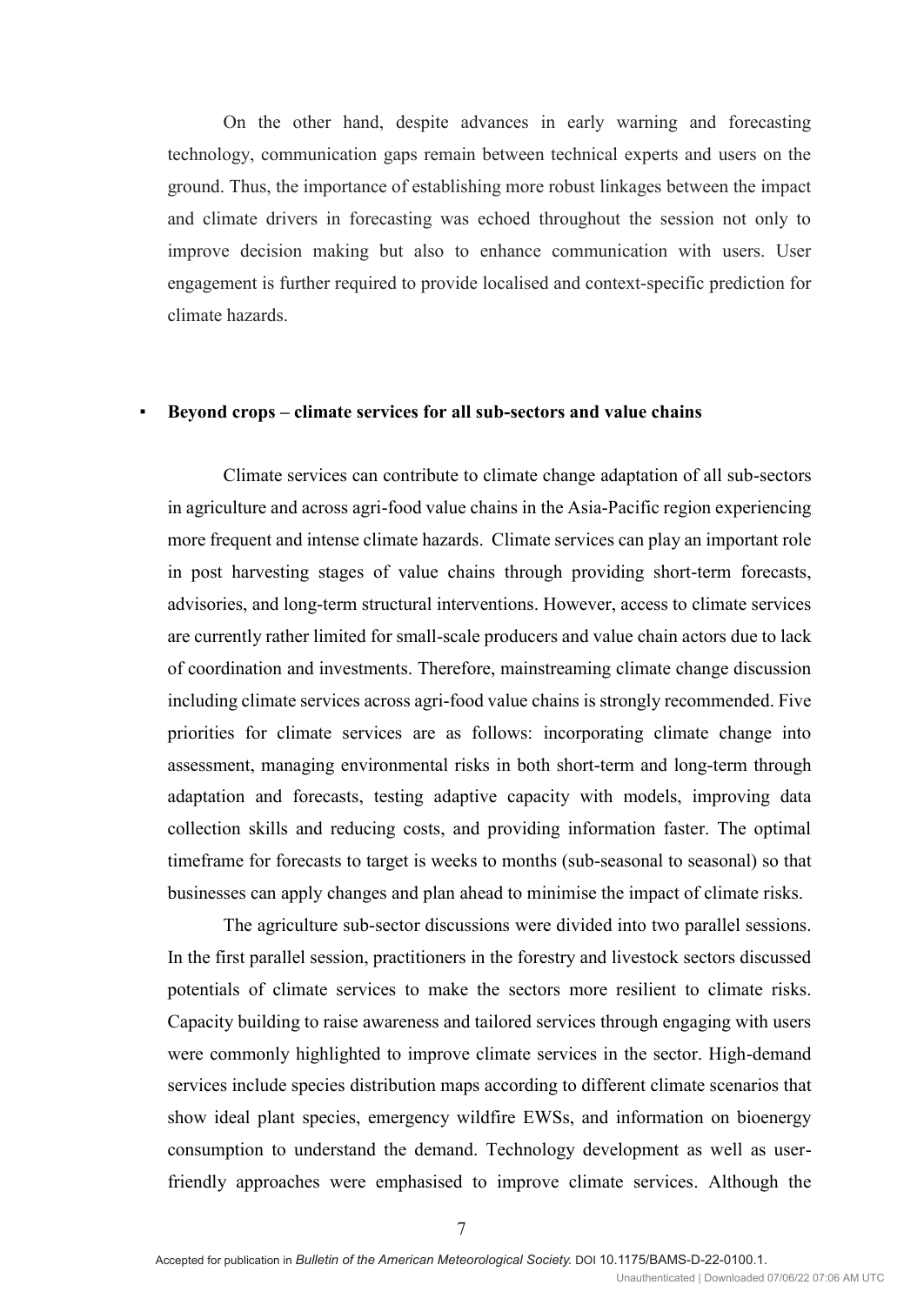forestry sector is more dependent on the government service providers due to the poor accessibility and connectivity, this can also be an opportunity to integrate climate services for forestry to a national level action plan. Forestry practitioners recommended developing climate services to make it affordable, output-oriented, accessible, and adaptive to feedback. Livestock sector is also prone to changing climate and extreme weather events. For example, poultry is susceptible to heat due to the absence of sweat glands, and the economic loss could be considerable. Therefore, climate services can help minimise the impact of heat stress through informed uses of cooling systems, alarm systems, nutrition and functional additives, and genetic selection.

In the second parallel section, what type of climate services can be useful in the fisheries and aquaculture sectors and agri-food value chains beyond production were explored. Climate change has even harsher impacts on small-scale fisherfolks. Appropriate uses of ICT such as mobile apps and SMS services are proved to be efficient in delivering climate services targeted to artisanal fishers. For the older generation, however, traditional means such as radio can be more easily adopted. Additionally, artisanal fisheries and coastal communities generally use feature phones rather than smartphones and have limited access to data and the internet. Considering this context, services to provide location-based weather forecasts through SMS services were adapted by ISDApp in the Philippines. Beyond production, climate services can also be applied and integrated into different steps of agri-food value chains to better manage climate and weather risks.

In a separate session, plant health problems, which are one of the most significant impacts of climate change on crops, were discussed. In order to prevent and mitigate plant pests, appropriate legislation and management, phytosanitary regulations, and research and analyses against ongoing and projected pest risks were urged. The emphasis was on the importance of communication with neighboring farmers and stakeholders as part of key solutions.

### ▪ **Cross-cutting issues and the way forward**

The workshop was closed with sharing comprehensive ideas on the way forward to advance climate services in the agriculture sector in Asia and the Pacific. Firstly, the result of Koronivia Joint Work on Agriculture (KJWA) during COP26 was reflected.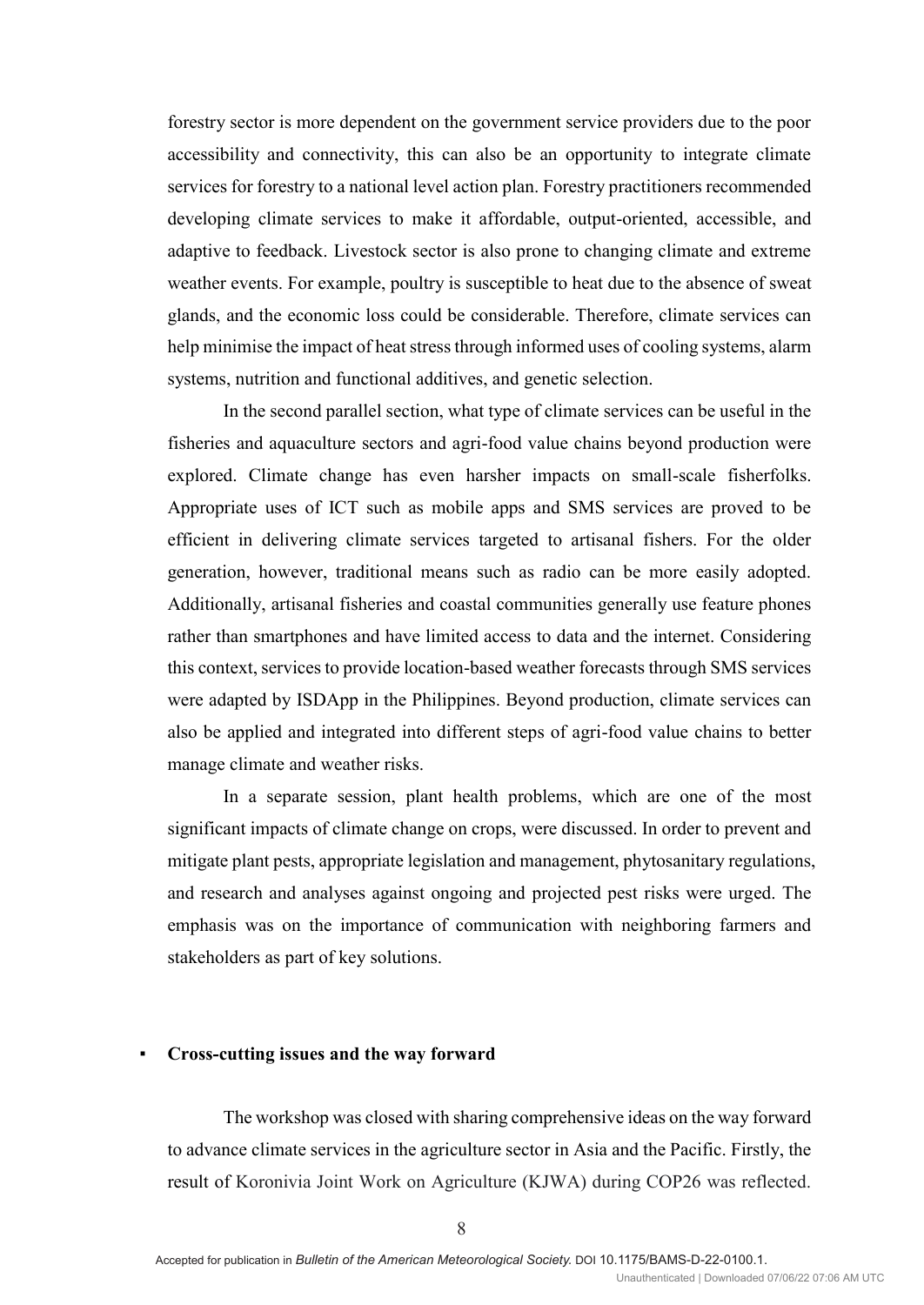In line with the KJWA discussions, climate services are an important tool for decisionmaking in agriculture as well as for EWSs in the region. It highlighted the role of the Association of Southeast Asian Nations Climate Resilience Network (ASEAN-CRN) to translate scientific information into policies and increase the accessibility of climate services to users in the region.

To strengthen climate services for agriculture in the context of Pacific countries, limited data availability, workforce, technology, and institutional capacities remain challenges to overcome to enhance climate services. In addition, insufficient governance and coordination among stakeholders as well as lack of general awareness are also hindering factors. The key strategy for the Pacific is to facilitate collaboration and coordination between different experts as well as between other countries beyond the Pacific region. Specifically, efforts to link hydro-meteorological information with an agricultural perspective are still required. It is necessary to improve seven-day and sub-seasonal quantitative forecasts. Also, connecting meteorological indices to agricultural parameters would be beneficial when the experts disseminate the climate services and crop advisories to users. Sharing forecast uncertainties among stakeholders should also be included.

In the regional context, developing a regional-specific framework to advance ACS was discussed. WMO Regional Office for Asia and the South-West Pacific recommended four focus areas for the framework: weather, climate, and crop data collection at the local level; localised interpretation of global frameworks; use of weather and climate information at the local level; and improved communication with the end-users. WMO has set the Global Basic Observing Network (GBON) to improve the quality and availability of most surface-based data that used to be done in local stations. Expertise combined by WMO and FAO has the potential to contribute to the joint collaboration of the local-level key stakeholders.

The session was followed by three breakout group discussions on different topics. Group 1 talked about *Developing credible ACS*. Free data access and MOUs were suggested to facilitate the cooperation to reduce or waive the costs. In addition, promoting communication between users and producers, and cultivating more experts in relevant disciplines were recommended to promote cross-sectoral collaboration and help develop reliable ACS. For capacity building, the need for education was echoed by several participants not only university students but also farmers and local extension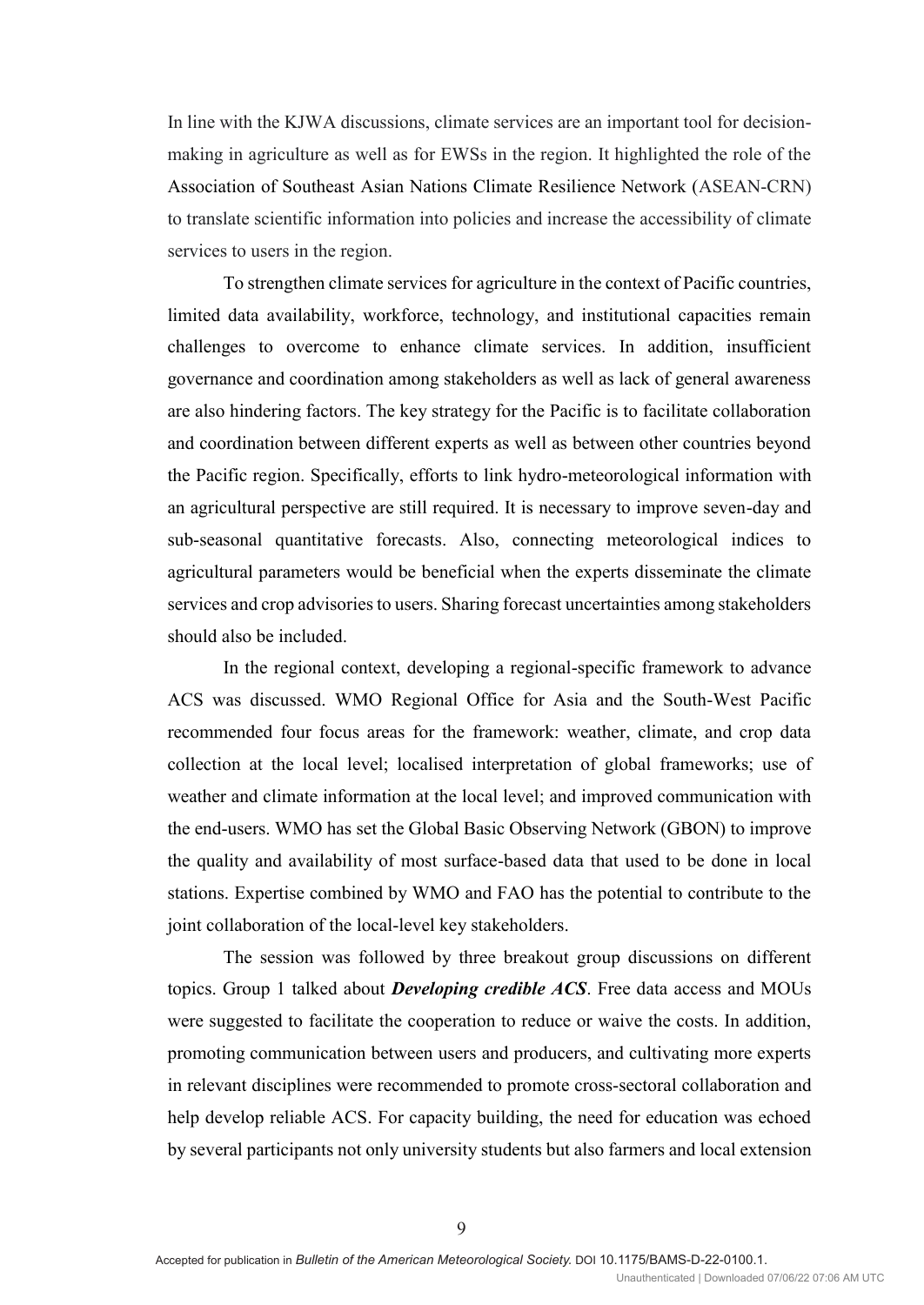workers. For instance, field schools at the local level can be a helpful means to build local adaptive capacity.

Group 2 discussed the *Sustainable financing of ACS*. Improving the high accuracy of the ACS was suggested to build trust in the services. Issuing forecasts and advisories on a regular basis were also recommended to appeal to users. Additionally, promoting success cases through pilots and innovative partnerships with civil society organisations was also suggested to attract finance from the public and private sectors. Integrating ACS into NDC priorities and commitments in line with the Paris Agreement was also recommended for sustainable financing.

Group 3 discussion was on *Leaving no one behind, harnessing technology advancements, and reducing the science gap*. To scale up the successful approaches to ensure ACS reach the last mile, climate field schools and common hubs were suggested to consolidate the efforts. Integrating traditional knowledge as well as local language into the design of climate services was also considered important. Similarly, social groups such as religious affiliation can be utilised as intermediaries to disseminate climate information. Regional technical working groups (TWG) need to be established to organise regular workshops sharing opportunities for successful cases and lessons learned with others and collaboration activities in regions. Regional TWG will be beneficial in reducing the science gap between countries by optimizing technology advancements through peer learning and sharing expertise in ACS. In addition, capacity building at multiple levels was put forward as recommended priority for efficient and effective delivery of ACS. Lastly, PPP can reduce or waive costs by combining resources from both public and private sectors, and therefore boost its effectiveness.

## **Key takeaways**

- 1. Climate services are crucial in supporting robust decision making of long term climate action policies and investments in the agriculture sector.
- 2. Cross-sectoral coordination and data sharing between different institutions and other key stakeholders can enhance the supply side of capacity for climate services.
- 3. User engagement through a bottom-up approach is highly recommended to improve climate services and to reach the last-mile users. Enhanced communication with users